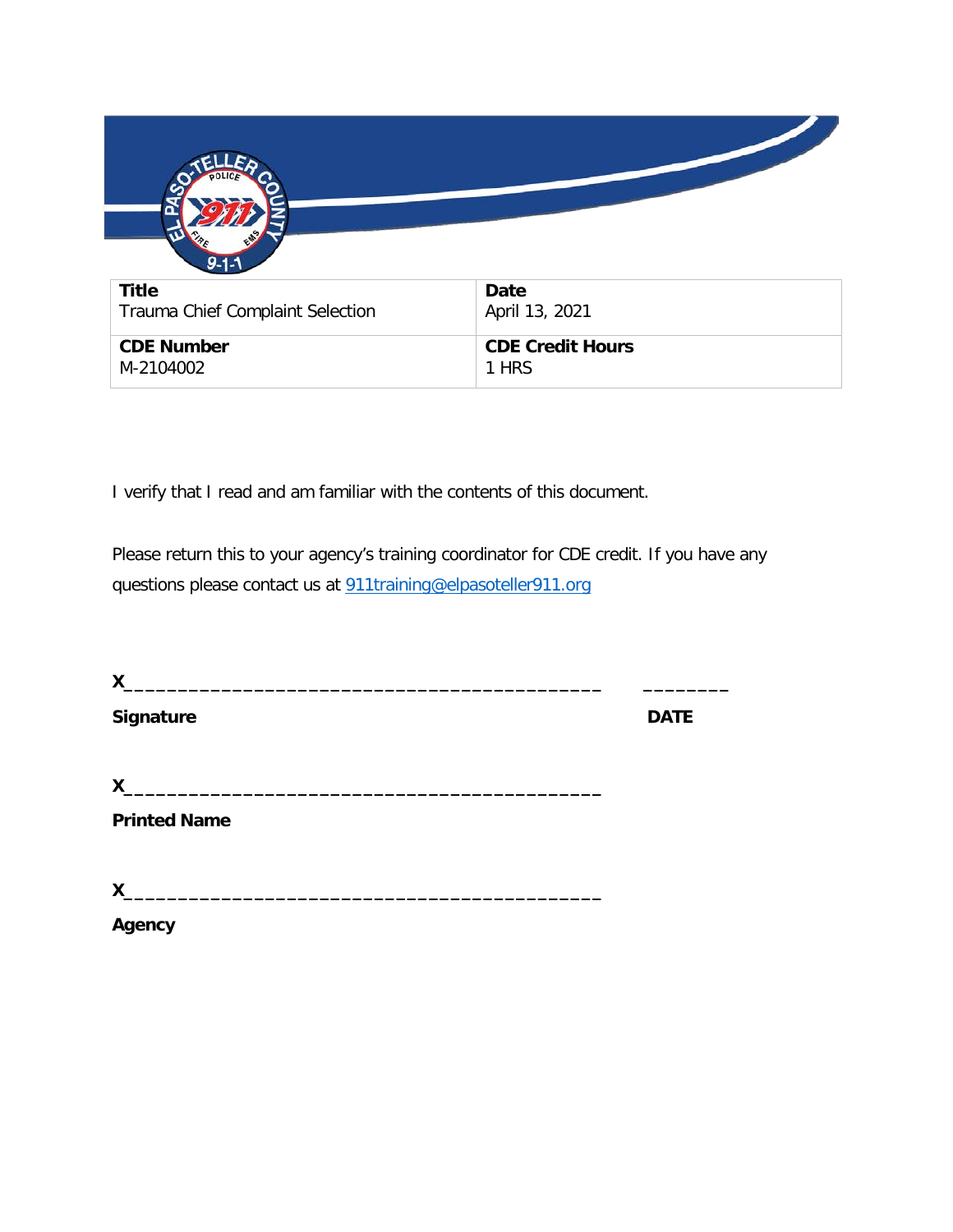# **CHIEF COMPLAINT SELECTION WITH TRAUMA PATIENTS**

KNOW HOW TO SELECT THE CORRECT PROTOCOL AND WHAT PATIENT CARE INSTRUTIONS TO GIVE

## **MEDICAL OR TRAUMA? TRAUMA OR MEDICAL?**

When taking calls, we want to make informed decisions on what patient care instructions to give as well as what Protocol to go with. Sometimes we assume we are getting the full story, but are we? Determining if the patient is having a medical issue or if the injury was a traumatic event will alter our instructions so it is extremely important to understand the full situation.

Callers reporting that their Grandma fell or their Dad is bleeding from his head, but we want to make sure we are addressing what occurred to cause these issues. If Grandma got dizzy and fell, this is a medical issue and we want to address it on the proper medical Protocol. Why is their dad bleeding from his head? Did he have a seizure and hit his head while falling to the ground or did something fall from the cabinet and hit him in the head? In both scenarios, if we do not clarify, we could be on the wrong Protocol and not giving the proper patient care. This is why it is extremely important to get a clear picture during "Tell me exactly what happened" We do not want to make assumptions or guesses about how the

patient was injured, we want the caller to explain to us exactly what occurred. If callers are being vague, we want to use clarifying questions to try and get better information from them. Best practices would be to repeat the question, "Okay, tell me exactly what happened. " If the caller is still not giving us enough information, we can ask more clarifying questions to get a better idea of what is occurring. "I understand your grandma fell, but tell me exactly what happened. " To get a better picture of why their dad's head is bleeding we can ask, "How did your dad's head get injured?" Hopefully this will get us better information about what occurred to ensure that we are following the correct Protocol and addressing what caused them to call for help. If a medical issue caused the patient to fall (mom had a seizure and fell to the ground, dad grabbed his chest and collapsed) we want to address the primary complaint which is the medical issue. If a traumatic event occurred, we want to address the mechanism of injury.

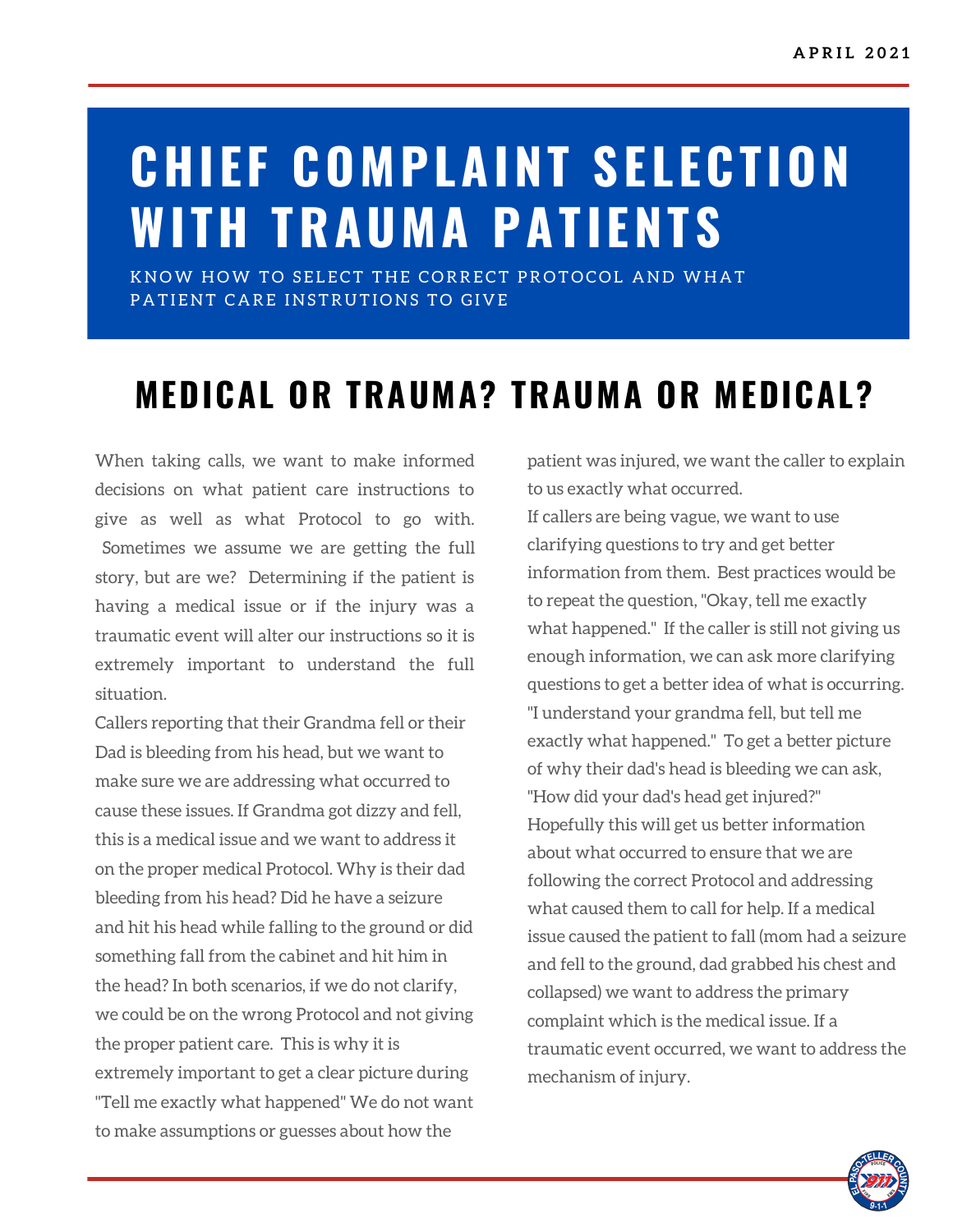### **Making the Right Decision**

**Chief Complaint Selection Rules (Case Entry)**

Remember to apply the Chief **Complaint Selection** Rules

In order to know what Protocol we are going to select, we need to remember our Rules. These can be found in Case Entry as well as on individual Protocols**.**

- Rule 1: If the complaint description includes scene safety issues, choose the Chief Complaint Protocol that best addresses those issues.
- Rule 2: If the complaint description suggest TRAUMA, choose the Chief Complaint Protocol that best addresses the mechanism of injury.

.

Rule 5: When cardiac arrest appears to be TRAUMATIC in nature, choose the Chief Complaint Protocol that best fits scene safety concerns and the mechanism of injury

#### **MECHANISM OF INJURY** What is mechanism of injury?

Understanding how a person was injured is a very important part of knowing what Protocol to follow. In order to do this, we want to ask, "Tell me exactly what happened. " This will help to determine the mechanism of injury. Mechanism of injury, or MOI, refers to the method by which damage (trauma) to skin, muscles, organs, and bones occurs. Health care providers use MOI to help determine how likely it is that a serious injury has occurred. Chief Complaints need to be selected based off of MOI when trauma is involved.



Mechanism of Injury addresses how the patient was injured



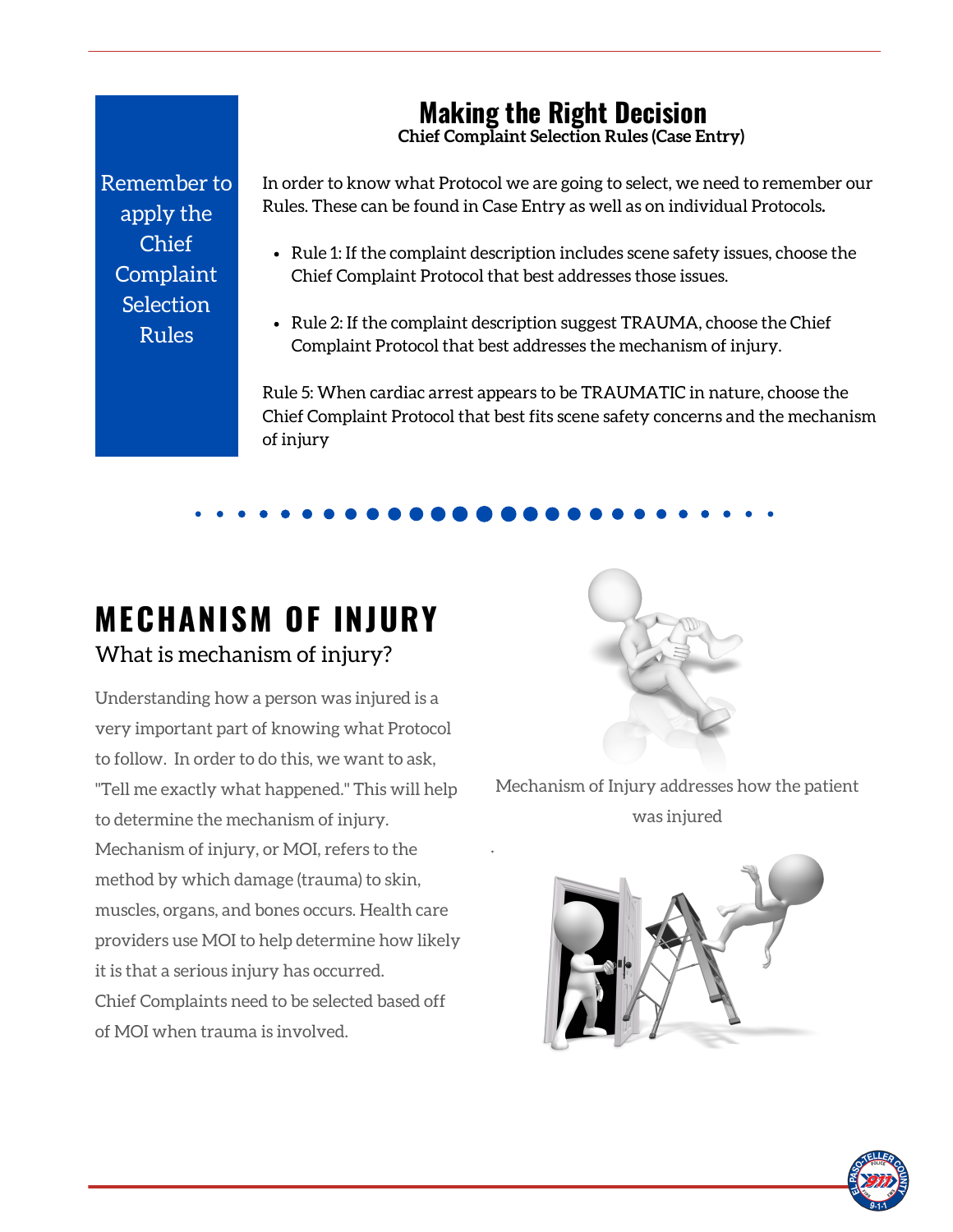## **I ASKED ALL THE QUESTIONS, NOW WHAT?**

With trauma calls, there are specific instructions when it comes to patient care. Some questions that come up with trauma patients are:

- When should I remove a patient's helmet?
- Do we use the head-tilt to open a trauma patients airway?
- What happens if we are trying to do CPR, but there is large wound to the patient's chest?

Luckily we have rules and axioms that address these issues.

If the patient is not breathing effectively and is not alert, we want to open their airway. If they are wearing a helmet, we want to remove the helmet because we will be tilting the patient's head back in these situations.

The head-tilt is the only recognized method of airway control in the PAI environment. When presented with a TRAUMA patient described as not alert with INEFFECTIVE BREATHING, the EMD should protect life over limb and open the airway. (Rule in all TRAUMA Protocols)

If we have a trauma patient who is breathing effectively, we can leave the patient's helmet on and/or omit the head-tilt instructions.

If a spinal injury is suspected in a breathing patient and PAIs are not necessary, PDIs may be enhanced by encouraging the patient not to move and by advising the rescuer to use his/her hands to stabilize the patient's head and neck. (Rule found in all TRAUMA Protocols.)

When TRAUMA patients have a SERIOUS Hemorrhage and are in cardiac arrest, we want to try to control the bleeding while also doing CPR. This is done when there is a second person on scene that can control the bleed while the other person performs CPR. This is not always possible based on the situation.

In cases of traumatic arrest involving SERIOUS hemorrhage, direct pressure on external wounds by a second rescuer, while CPR is initiated by a primary rescuer, may increase patient survival. (Axiom on TRAUMA Protocols)

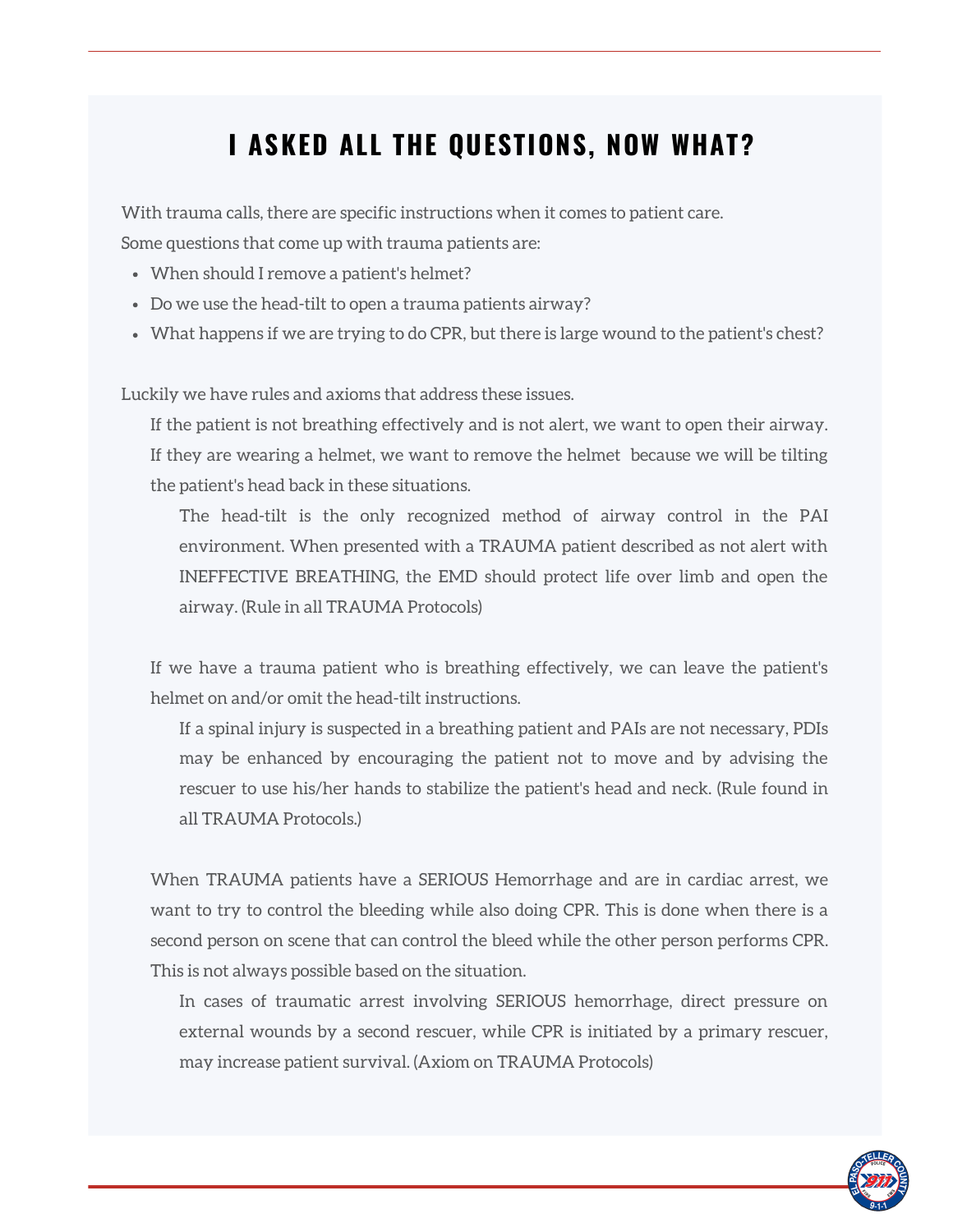#### **THINGS TO REMEMBER:**



The first step with any call is to determine exactly what happened to the patient. This will give us a clear picture on if this is a MEDICAL call or TRAUMA call. With trauma calls we want to go with the mechanism of injury when selecting a Chief Complaint in Protocols. If someone has fallen off a bike, we are on Protocol 17: Falls. If a person is unconscious because they were hit by a car, Protocol 29: Traffic Collision/ Transportation Incident is the most appropriate pathway as it addresses scene safety issues as well as mechanism of injury. Remembering all of our Rules and Axioms throughout Protocol will make it easier to know what pathway to take when it comes to selecting a Chief Complaint.

If you have any questions you can e-mail us at: 911training@elpasoteller911.org

> For more CDEs or to suggest a CDE please visit us at: www.elpasoteller911.org/CDE